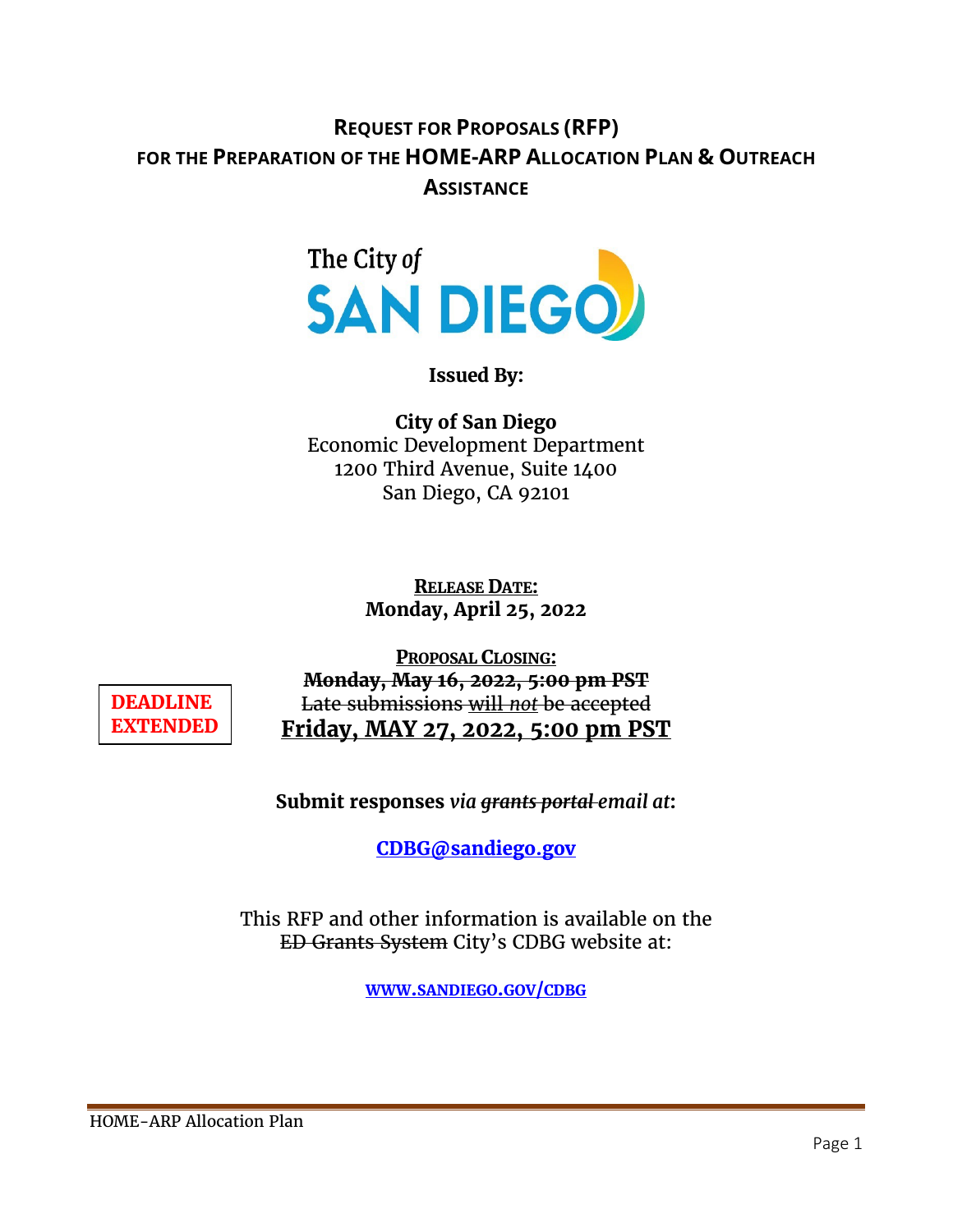# **REQUEST FOR PROPOSALS FOR THE HOME–ARP PROGRAM**

## **SECTION I - GENERAL INFORMATION**

#### **A. INTRODUCTION**

The City of San Diego (City) seeks a qualified consulting firm (Consultant) with experienced principal staff to engage in outreach efforts and develop an Allocation Plan for the HOME Investments Partnerships Program American Rescue Plan Program (HOME-ARP). The successful firm must demonstrate experience providing expertise, consulting services, and technical assistance in aspects of the HOME Investment Partnerships Programs (HOME) and the new HOME-ARP program. All interested parties must submit a response to this RFP by **May 16, 2022 MAY 27, 2022**, in order to be considered.

This RFP describes the project, the scope of services, the consultant selection process and the minimum information that must be included in the proposal. Failure to submit information in accordance with the RFP's requirements and procedures may be cause for disqualification. The City of San Diego is strongly committed to equal opportunity for employees and subconsultants of professional services and like doing business with others that share this commitment. Proposers are encouraged to take positive steps to diversify and expand their subconsultant solicitation base and to offer consulting opportunities to all eligible subconsultants.

The target start date and term for the proposed services is June/July 2022 through December 2022, subject to negotiation of a final agreement. Economic Development Department (EDD) staff is targeting submitting the Allocation Plan to HUD in 2023 or earlier.

#### **B. BACKGROUND**

On March 21, 2021, the President signed the American Rescue Plan Act (ARP) into law, which provides over \$1.9 trillion in relief to address the continued impact of the COVID-19 pandemic on the economy, public health, state and local governments, individuals, and businesses.

To address the need for homelessness assistance and supportive services, Congress appropriated \$5 billion in ARP funds to be administered through HOME to perform four activities that must primarily benefit qualifying individuals and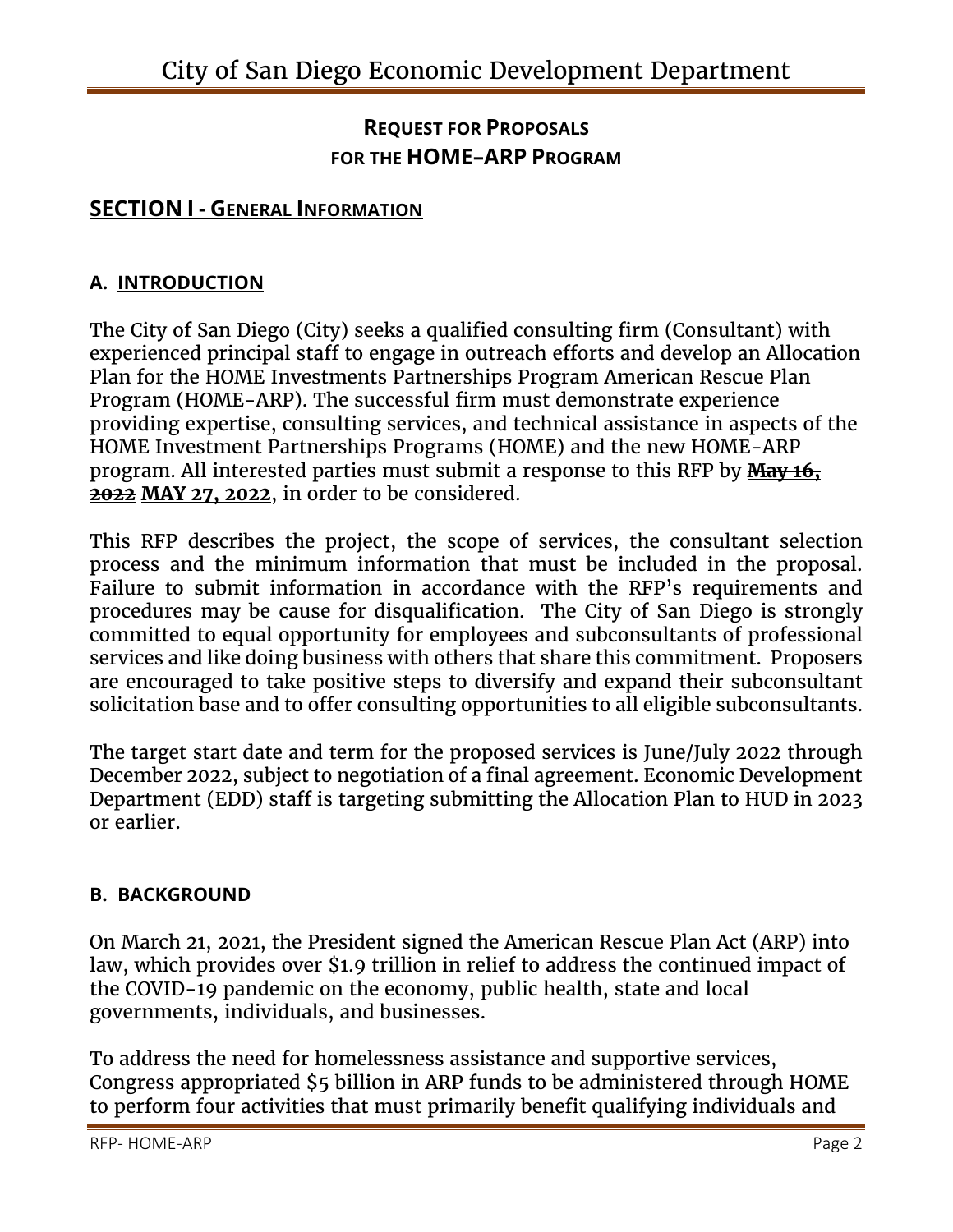families who are homeless, at risk of homelessness or in other vulnerable populations. These activities include:

- 1. Development and support of affordable housing
- 2. Tenant-based rental assistance (TBRA)
- 3. Provision of supportive services
- 4. Acquisition and development of non-congregate shelter units

Allocations for funding to qualifying jurisdictions were announced on April 8, 2021. The City of San Diego was awarded **\$20,956,979** through the U.S. Department of Housing and Urban Development (HUD)'s HOME Program.

In order for the City to receive the HOME-ARP funding, an Allocation Plan and Substantial Amendments to the Fiscal Year 2020-2024 Consolidated Plan and the Fiscal Year 2021 Annual Action Plan must be submitted in HUD's online Integrated Disbursement and Information System (IDIS) and approved by HUD.

# **SECTION II – SCOPE OF WORK**

# **A. SPECIFICATIONS**

Under the direction of City's EDD staff, the Consultant is expected to prepare the Allocation Plan in accordance with all applicable federal and local policies, standards, and regulations. The work must be completed within the time frame identified in this RFP.

In response to the HOME-ARP Program, EDD staff seeks to:

- 1. Outreach: Consult with key stakeholders and service providers whose clientele include the HOME-ARP qualifying populations to identify unmet needs and gaps in housing or service delivery systems. Assist in the development of the HOME-ARP Allocation Plan. The successful respondent will provide for and encourage citizen participation in accordance with the HOME-ARP Allocation Plan.
- 2. Development of HOME-ARP Allocation Plan: The selected firm will develop recommendations based on the assessment activities and advise EDD staff with respect to: Needs Assessment and Gap Analysis; HOME-ARP Activities; HOME-ARP Production Goals; HOME-ARP refinancing guidelines, updates to current Consolidated Plan and anticipated changes.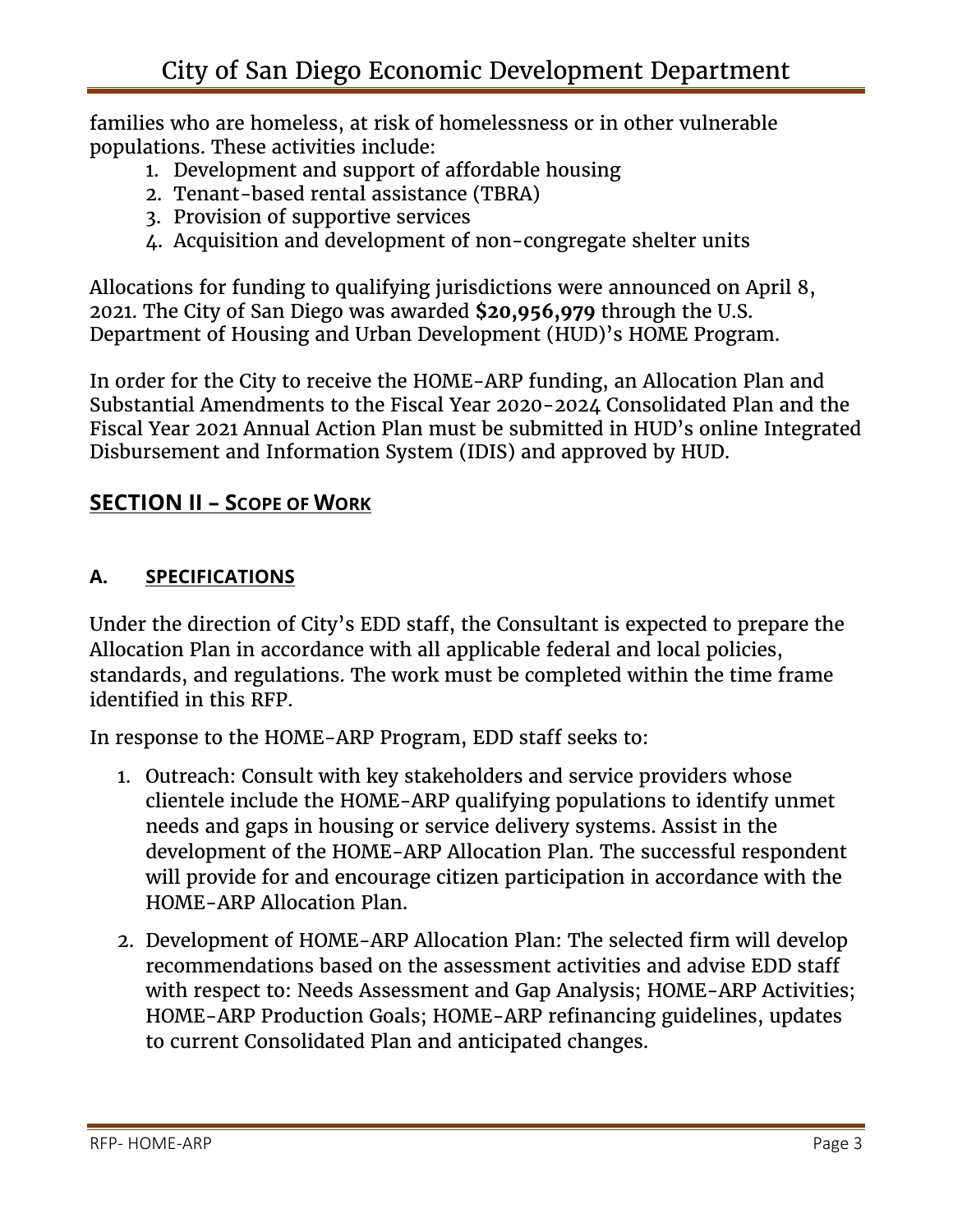3. After the Allocation Plan has been submitted to HUD, the City may request assistance from the awarded consultant for assistance in the creation of a Policies and Procedures manual for the HOME-ARP in relation to the eligible activities selected for allocation. At the time of this writing, the City does not currently anticipate creating the manual but reserves the right to provide a manual at a later date.

### • PLEASE NOTE, REQUESTED ACTIVITIES ARE SUBJECT TO CHANGE AND BASED ON NEED

The City must submit its HOME-ARP Allocation Plan and any related Amendments to HUD using the HUD's online Integrated Disbursement and Information System (IDIS). Data, which prepopulates tables in the template, comes from HUD's Office of Community Planning and Development database. The template does allow for entitlement grantees to integrate information into the Con Plan (for Substantial Amendment purposes) beyond that which is generally determined by the IDIS automated process. IDIS imposes character count limits and file format restrictions. The Consultant must be aware of these limits and restrictions and be fully prepared to deliver a complete HOME-ARP Allocation Plan and Substantial Amendments within these boundaries.

## **B. LENGTH OF AGREEMENT**

The anticipated duration of the agreement will be for 6 months, with the term to tentatively begin July 2022 and end January 2023. The City reserves the right to possibly amend and/or extend the agreement in order to complete the requirements of the HOME-ARP program.

## **SECTION III – GENERAL TERMS AND CONDITIONS**

- A. Incurred Expenses: Costs for developing the proposals are entirely the responsibility of the Consultant and shall not be charged to the City of San Diego or otherwise reimbursed by the City of San Diego.
- B. Public Records: All proposals submitted in response to this RFP become the property of the City of San Diego and its program participants and, according to applicable law, may in whole or in part, become public records which may subject the proposal, in whole or in part, to public review.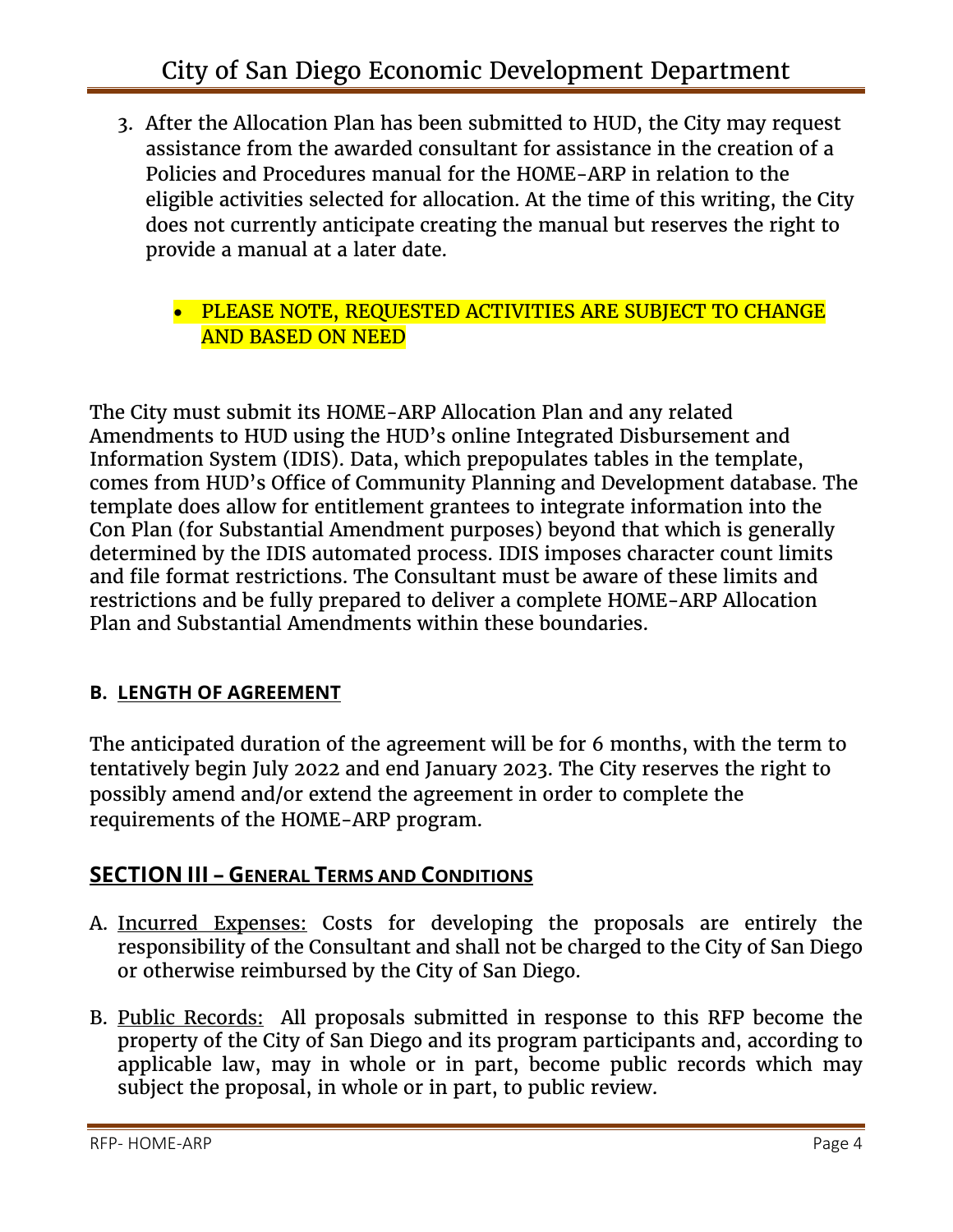C. Questions Concerning RFP: A Proposer may submit, *via email only*, a request for interpretation or correction of the Request for Proposals documents.

These requests shall be sent via email with "HOME-ARP RFP Information Request" in the subject line to  $CDBG@sandiego.gov$ :

Questions shall be submitted as soon as possible, but no later than 5:00 pm, local time, on Monday, May 9, 2022.

Any interpretation or corrections made to the RFP will be made available on the ED grants portal under Frequently Asked Questions (FAQs) by Thursday, May 12, 2022.

- D. Contact with City Staff: Unless otherwise authorized herein, proposers who are considering submitting a proposal in response to the RFP, or who submit a proposal in response to this RFP, are prohibited from communicating with City staff or Program Participants regarding this RFP from the date this RFP is issued until a contract is awarded.
- E. Revisions to the RFP: The City of San Diego reserves the right to revise the RFP prior to the date proposals are due. Notifications of all revisions to the RFP shall be posted on the city's CDBG website. The City of San Diego also reserves the right to extend the date by which proposals are due.
- F. Additional Information: The City of San Diego reserves the right to request additional information and/or clarification from any or all Proposers to this RFP.
- G. Disqualification: Failure to comply with the requirements of this RFP may result in disqualification. Incomplete proposals may be considered nonresponsive and the proposal may be rejected.
- H. Payment for Services: The City of San Diego will pay the Consultant on a reimbursement schedule.
- I. Right to Audit: The City Auditor may access proposer's records as described in San Diego Charter section 39.2 to confirm contract compliance.

# **SECTION IV – REQUEST FOR PROPOSALS PROCEDURES**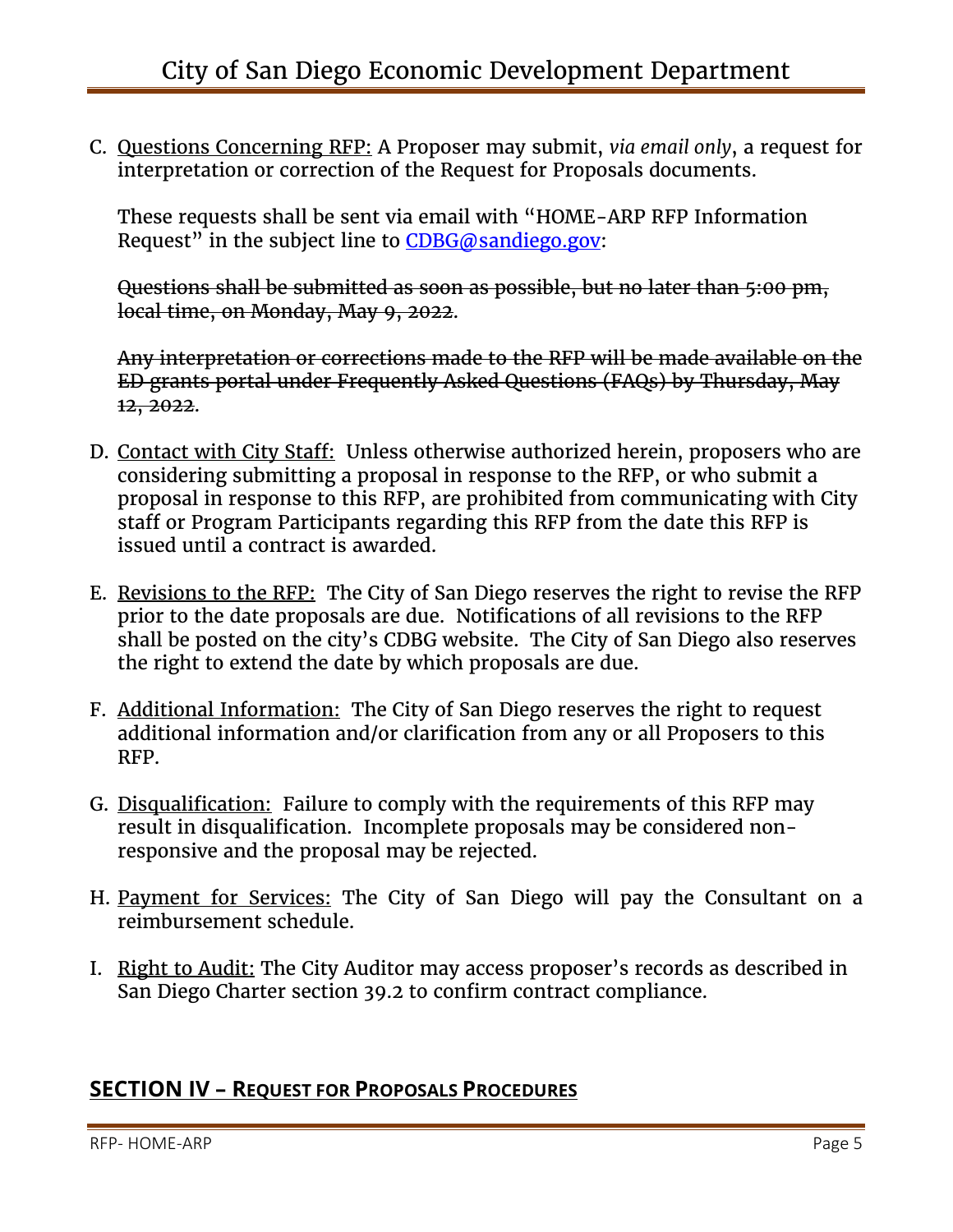This section describes the general procedures that will be used for this RFP.

### **A. SCHEDULE FOR NOMINATION, SELECTION AND AWARD**

The City of San Diego anticipates that the process for nominating and selecting a Consultant and awarding the contracts will be according to the following tentative schedule:

| Release and Advertise RFP:                    | April 25, 2022           |
|-----------------------------------------------|--------------------------|
| <b>Last Date to Submit Written Questions:</b> | May 9, 2022              |
| Extended Proposal Due Date:                   | May 27, 2022             |
| Selection and Notification:                   | June 10, 2022            |
| <b>Contract Negotiation Complete:</b>         | July 08, 2022 or earlier |
| Notice to Proceed:                            | July 29, 2022 or earlier |

#### **B. SUBMISSION OF PROPOSALS**

1. Proposal: The RFP response will be submitted THROUGH EMAIL to the ED Grants System CDBG MAILBOX [\(CDBG@SANDIEGO.GOV\)](mailto:CDBG@SANDIEGO.GOV) by 5:00 p.m. PST on, May 16, 2022 **MAY 27, 2022**. All responses must be received by the stated date and time in order to be considered for award. The City of San Diego is not responsible for any late proposals due to slow internet connection or for any other electronic failure. No late proposals will be considered.

#### **C. EVALUATION PROCESS**

1. Process for Award: A City-designated evaluation committee will evaluate and score all responsive proposals. The evaluation committee may require a Consultant's representative to answer specific questions orally and/or in writing to clarify information. Upon completion of the evaluation process, the evaluation committee will recommend that the award be made to the proposer with the highest scoring proposal.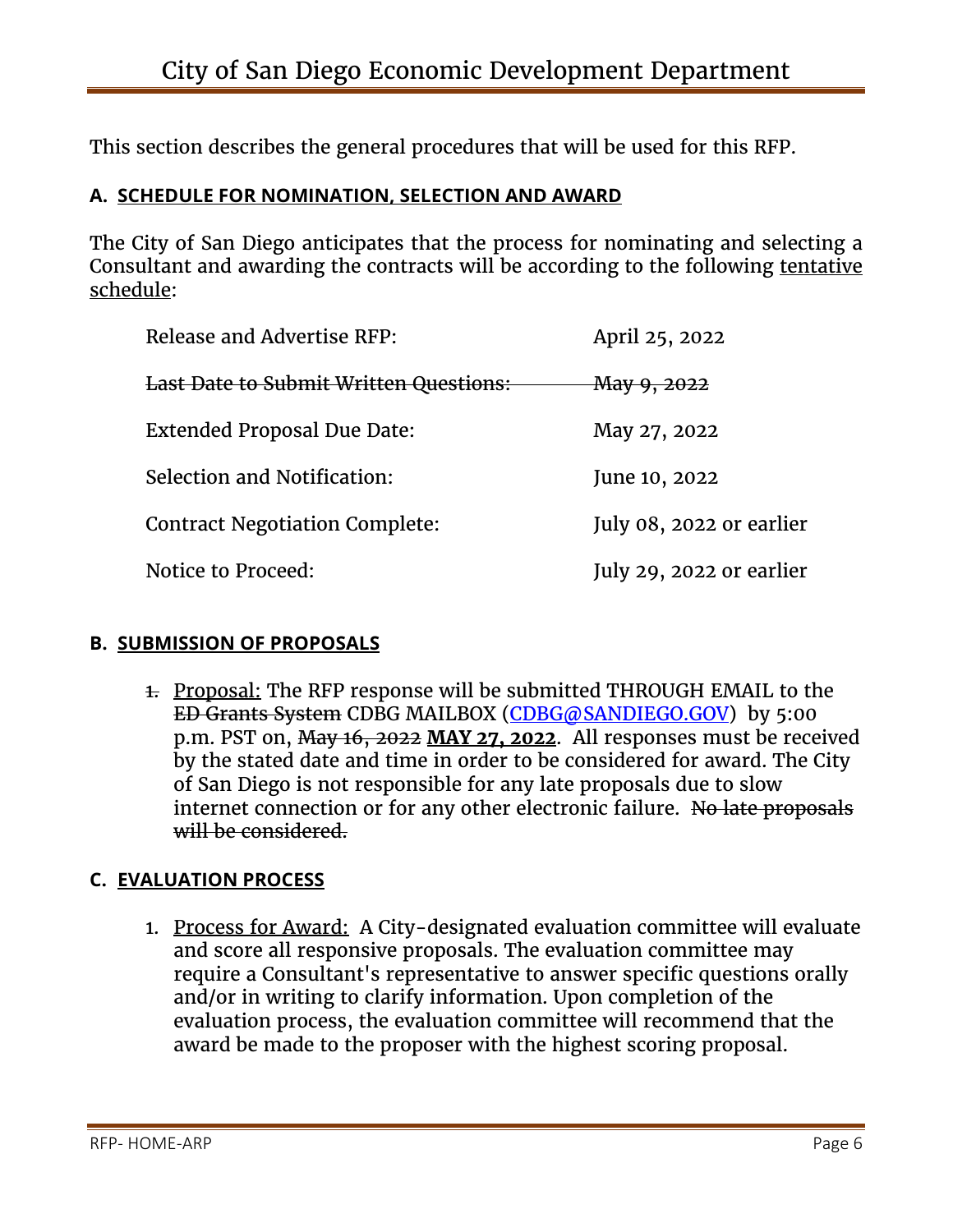- 2. Discussions/Negotiations: The City has the right to accept the proposal that serves the best interest of the City and the Program Participants, as submitted, with discussion or negotiation. Consultants should, therefore, not rely on having a chance to discuss, negotiate, and adjust their proposals. The City may negotiate the terms of a contract with the winning proposer based on the RFP and the proposer's proposal, or award the contract without further negotiation.
- 3. Selection Criteria: The award will be made by the evaluation committee, which may comprise of EDD Executive Team (Director, Deputy Director, Assistance Deputy Director, Program Manager), and/or Subject Matter Experts in the homeless and housing fields. Selection will be based on the respondent Consultant's qualifications, including, but not limited to, the following:
	- a) Understanding of work to be performed, HOME and HOME-ARP program and applicable regulations and standards inclusive of eligibility provisions
	- b) Professional expertise of team and prior experience relative to project
	- c) Understanding of current and local homeless issues and impact of housing development programs
	- d) Completeness, feasibility and quality of the responses and the proposed schedule
	- e) Clarity and conciseness of responses
	- f) Abidance by Equal Opportunity Contracting Program (EOCP) and related federal and City goals and policies
	- g) Competitiveness of fee schedule and overall costs

The evaluation committee may consider any other criteria it deems relevant, and the evaluation committee is free to make any recommendations it determines to be in the best interest of the HOME-ARP Program.

# **SECTION V- PROPOSAL SUBMISSION REQUIREMENTS**

The proposal must be submitted through the City of San Diego's ED Grants portal and in the following format:

# **A. General Instructions**

1. All proposals should be concise, well-organized and demonstrate the proposer's qualifications and experience applicable to the Project. The proposal shall be limited to 15 one-sided pages  $(8 \frac{1}{2}$ " x 11") and be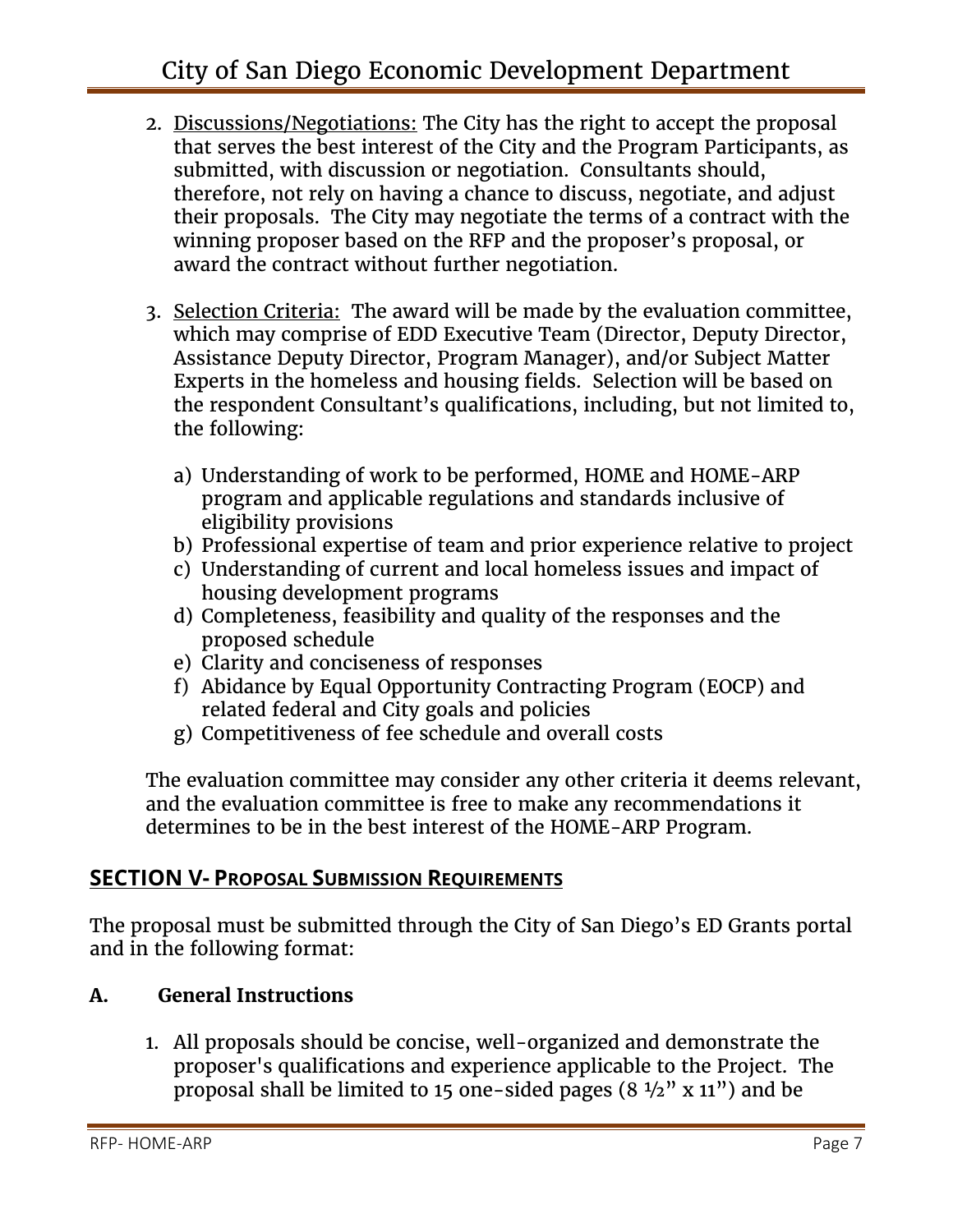numbered [the attachments required by B.3. Section 4 below are excluded from this page count.]. Type size and margins for text pages should be in keeping with accepted standard formats for desktop publishing and word processing, resulting in no more than 500 words per page.

- 2. The proposal must be submitted THROUGH EMAIL AT [CDBG@SANDIEGO.GOV](mailto:CDBG@SANDIEGO.GOV) electronically to the ED Grants portal located at [https://edgrants.force.com](https://edgrants.force.com/) **no later than 5:00 p.m., May 16 MAY 27, 2022**. Late submittals will **not** be accepted. The bidder shall be bound to the terms of the proposal for a period of sixty (60) days following the deadline.
- 3. Respondents must register as an ED Grants user and be accepted prior to uploading the proposal in ED Grants. Please click [here](https://edgrants.force.com/servlet/servlet.FileDownload?file=015t0000000HTfT) to view the User Registration Guide located on the ED Grants "Resources" Tab. Respondents should plan accordingly to ensure proposal is received before the deadline.
- 4. To be considered a complete proposal, proposer's response should include the specified content and sequence of information described in this RFP.

## **B. Specific Content and Sequencing of Information in RFP**

Each proposal should include sections addressing the following information in the order shown. The Consultant should be sure to include all information that will enable the evaluation committee to make an informed decision. Failure of the Consultant to provide specific, detailed information may result in its proposal being rejected. Any necessary exhibits or other information, including information not specifically requested by this RFP but may assist the evaluation committee in their review, should be attached to the end of the proposal. The additional materials should fit within the limitations of the proposal.

1. Cover Letter:

Provide a one-page cover letter, on your organization's letterhead, that includes:

- a) Address of any office(s) located in the San Diego region.
- b) Name, title, address, telephone number and email address of the person to contact concerning the proposal.
- c) Signed by an individual or individuals authorized to execute legal documents on behalf of the Proposer.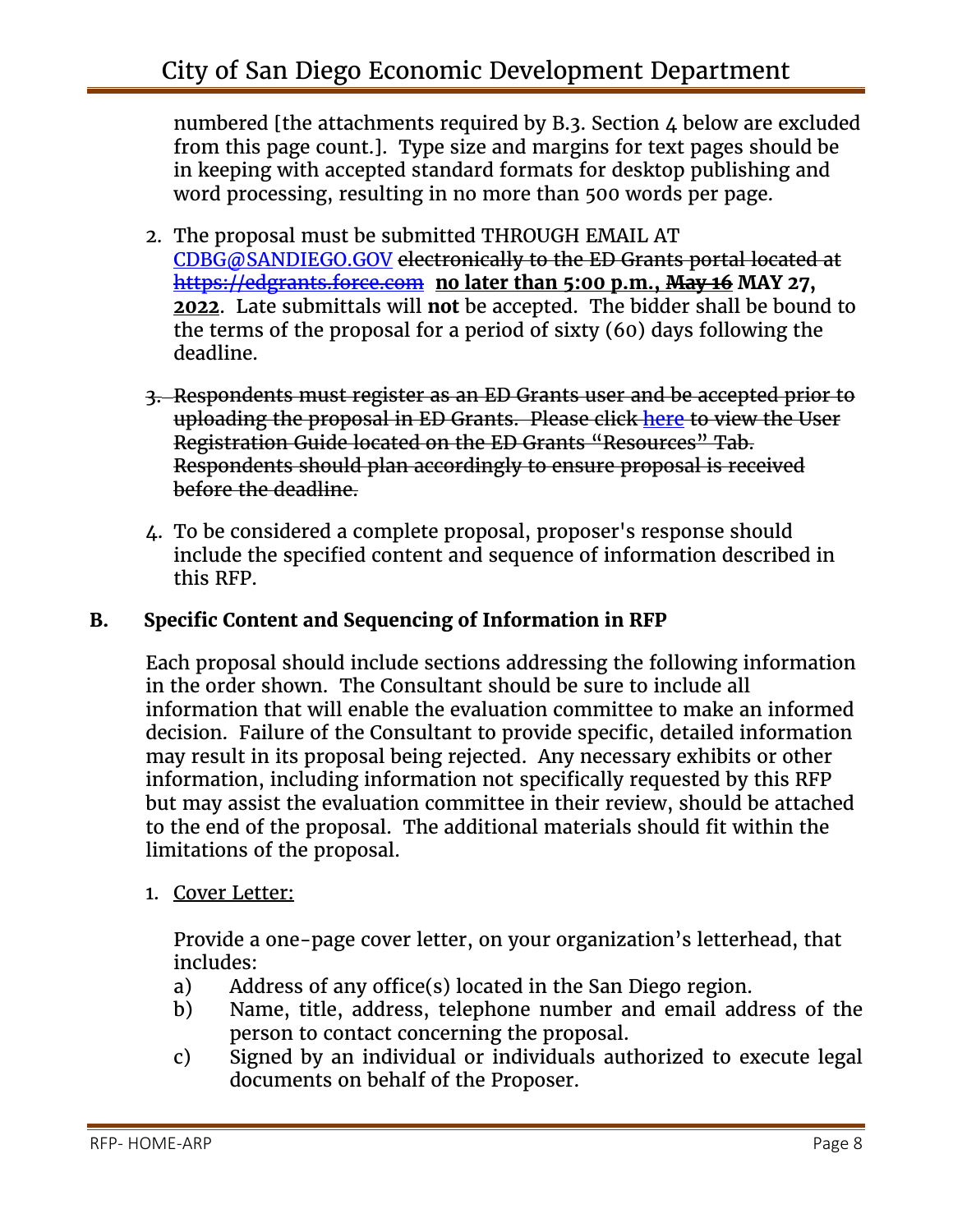- 2. Executive Summary: One- or two-page overview of the entire proposal describing the highlights of the proposal.
- 3. Section 1 Qualifications and Experience:
	- a) Provide a description of the proposer's experience in completing similar projects.
	- b) List at least one (1) successfully completed similar project (e.g. Consolidated Plans, Annual Action Plans, Consolidated Annual Performance Evaluation Reports, Citizen Participation Plans, Assessment of Fair Housing, and Substantial Amendments) and provide links to electronic samples. Include the name of a project reference, contact information (please include person's name, phone number, email) and the total value of the project. Projects awarded but not yet completed may be submitted for consideration.
	- c) Describe and list all proposed personnel to be assigned to this effort, including their qualifications and relevant experience.
		- i. Identify the amount of time proposed personnel are expected to be assigned to specific tasks and the effort overall.
		- ii. Clearly indicate what responsibilities these individuals will be charged with relative to the Scope of Work.
		- iii. Indicate how local personnel or firms may be utilized to ensure a strong understanding of local laws, ordinances, regulations, policies, requirements, permitting, etc. and to provide for a local presence to interface with the City.
		- iv. How many people are employed by your company? Delineate between employees and subcontractors.
		- v. List of subcontractors (if any) who will be working on this project. Please note that subcontractors shall not be changed without prior authorization.
		- vi. Include resumes for the proposed personnel, to include professional qualifications, applicable degrees and training, and an organizational chart.
- 4. Section 2 Proposed Approach and Work Plan:

a) Describe your proposed approach for meeting the services required by the Project, as outlined in this RFP. Discuss relevant considerations including lines of communications necessary to maintain schedule, software availability for both schedule and management reporting, staffing plan, and other resources and equipment provided by you.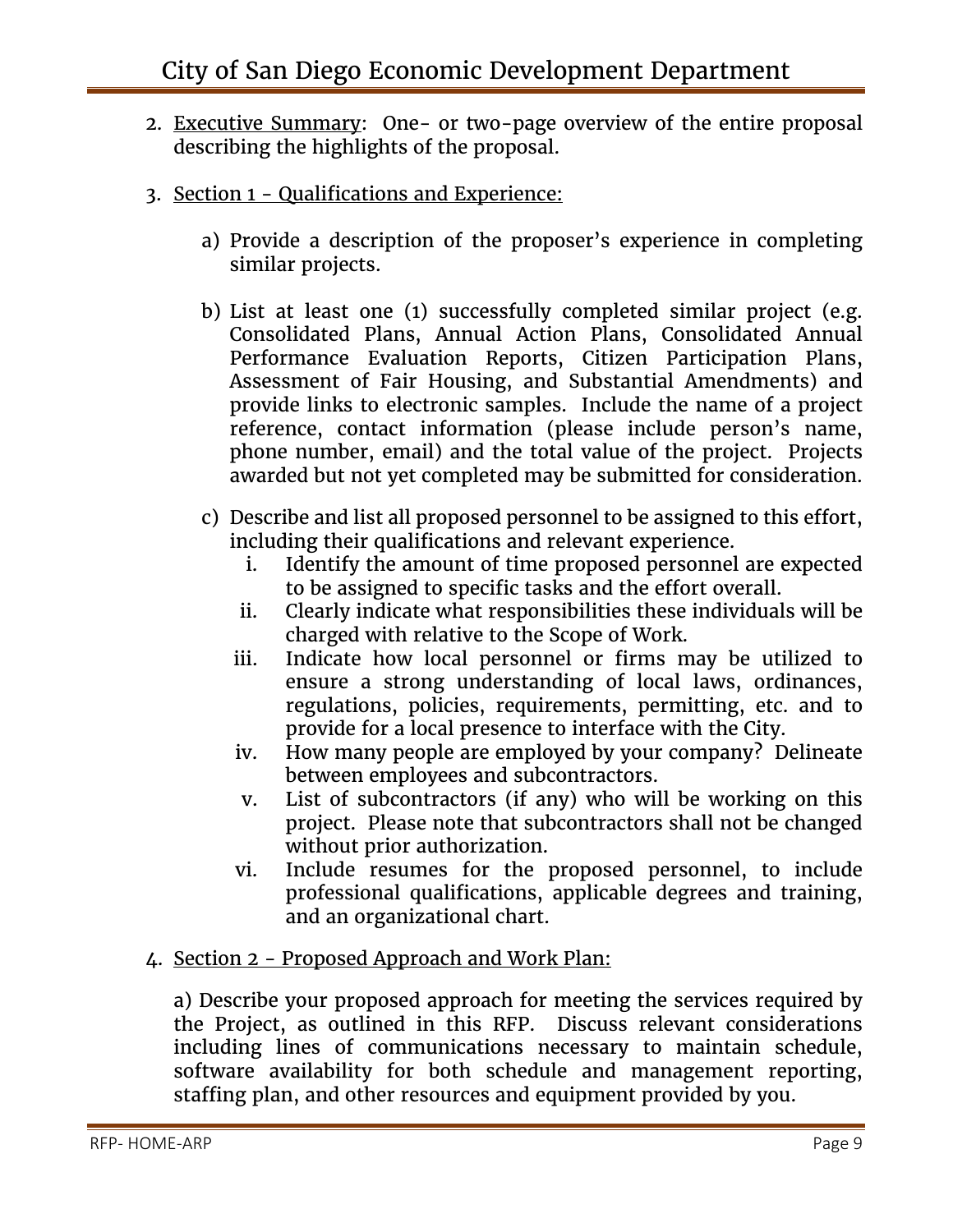b) Describe Proposer's technical and management approach to the Project. Include an itemized timeline projecting key project benchmarks, individual responsibilities, and work products. Attach a project plan, if appropriate. The project plan should also include a listing and description of key proposed deliverables and timelines including but not limited to:

|      | Proposed Outreach Strategy:            | July-August 2022       |
|------|----------------------------------------|------------------------|
| ii.  | Begin Outreach efforts:                | August-September 2022  |
| iii. | Collect data from outreach and         |                        |
|      | draft findings:                        | September-October 2022 |
| iv.  | <b>Present Draft Allocation Plan:</b>  | October-November 2022  |
| V.   | <b>Assist City Staff with creation</b> |                        |
|      | of Power Point Presentation for        |                        |
|      | City Council approval:                 | November-December 2022 |
| vi.  | Submit to HUD:                         | January2023 or earlier |

*NOTE: Dates reflected in the above timeline are subject to change.*

a) Provide a summary of the approach that will be used to perform the Scope of Work, including the envisioned community participation component.

The community participation and consultation strategy should consist of the following:

- i. As part of the Consultation Strategy to solicit input from the general public and key stakeholders, there should be at least (2) community meetings with the option of adding (1) additional community meeting if requested. Preferably, one meeting would be targeted towards stakeholders in the region that may include: homeless and domestic violence service providers, veterans' groups, public housing agencies (PHAs), public agencies that address the needs of the qualifying populations, and public or private organizations that address fair housing, civil rights, and the needs of person with disabilities. The second meeting would be targeted towards the general public to discuss the eligible activities for the HOME-ARP Program. Consultant will be required to assist in advertising these meetings, including the use of direct mailers to specific groups, email blasts, and social media to ensure underserved populations are included.
- ii. Administering a citywide survey (mechanism to-bedetermined) to gather broad-based input regarding the HOME-ARP Program.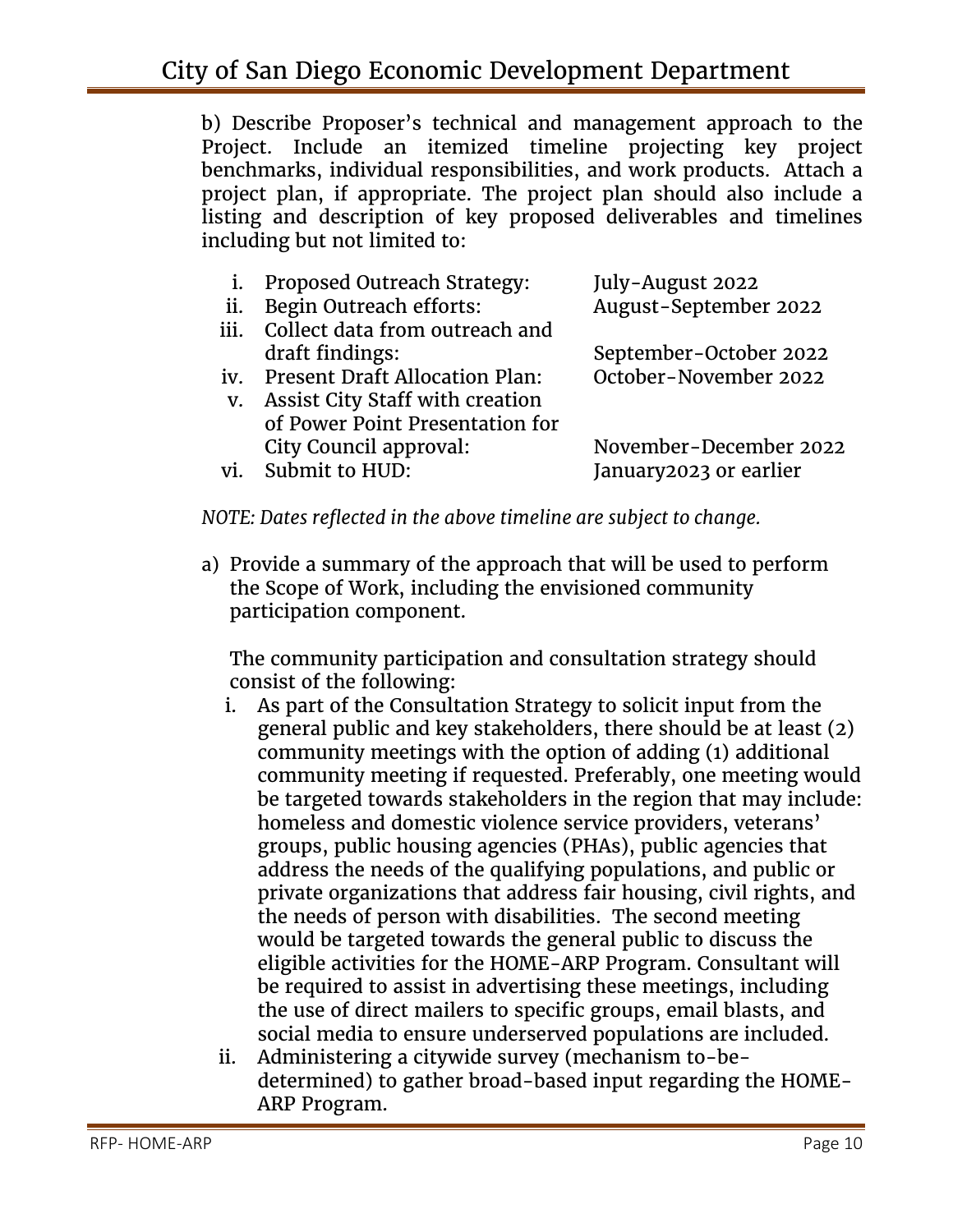- iii. In accordance with State and federal laws regarding in person gathering limitations, the Consultant and City may decide to conduct outreach meetings virtually. Consultant must have access to virtual meeting software (i.e. Microsoft Teams, Zoom; preferably with Webinar access) in order to conduct virtual meetings effectively.
- iv. Organizing and facilitating meetings and workshops to gather input from the general public and stakeholders. Draft and distribute meeting agendas and supporting documents/handouts, if necessary.
- v. Ensuring that the appropriate interpretation services are available at all public meetings.
- vi. Maintaining a complete record of the community participation, consultation, outreach efforts and the outcomes thereof; including a record of comments received and responses to them.
- b) In the event that in-person meetings are moving forward, consultant will list needs for physical space and/or equipment. This should include a listing of tools (internet, databases, software) the Consultant intends to use in order to complete the Scope of Work and any items the Consultant cannot provide.
- c) List local, current, and pertinent planning, policy, and similar documents the Consultant would reference for the preparation of the HOME-ARP Allocation Plan, as well as the evaluation of available resources.
- 5. Section 3 Cost Analysis and Budget
	- a) Provide an itemized budget and a detailed explanation for all costs associated with providing the requested services, if selected, including the community participation process. The costs of services should include the hourly wages/salaries of personnel assigned, the estimated number of hours per person per work plan deliverable, totals and other anticipated material costs.
	- b) The proposed charge for performing the Scope of Work may be expressed as an hourly rate for a specified number of hours and broken out by specific work products.
	- c) If travel time is expected to be billable, discuss and show how travel time invoices will be calculated. Generally, proposals that do not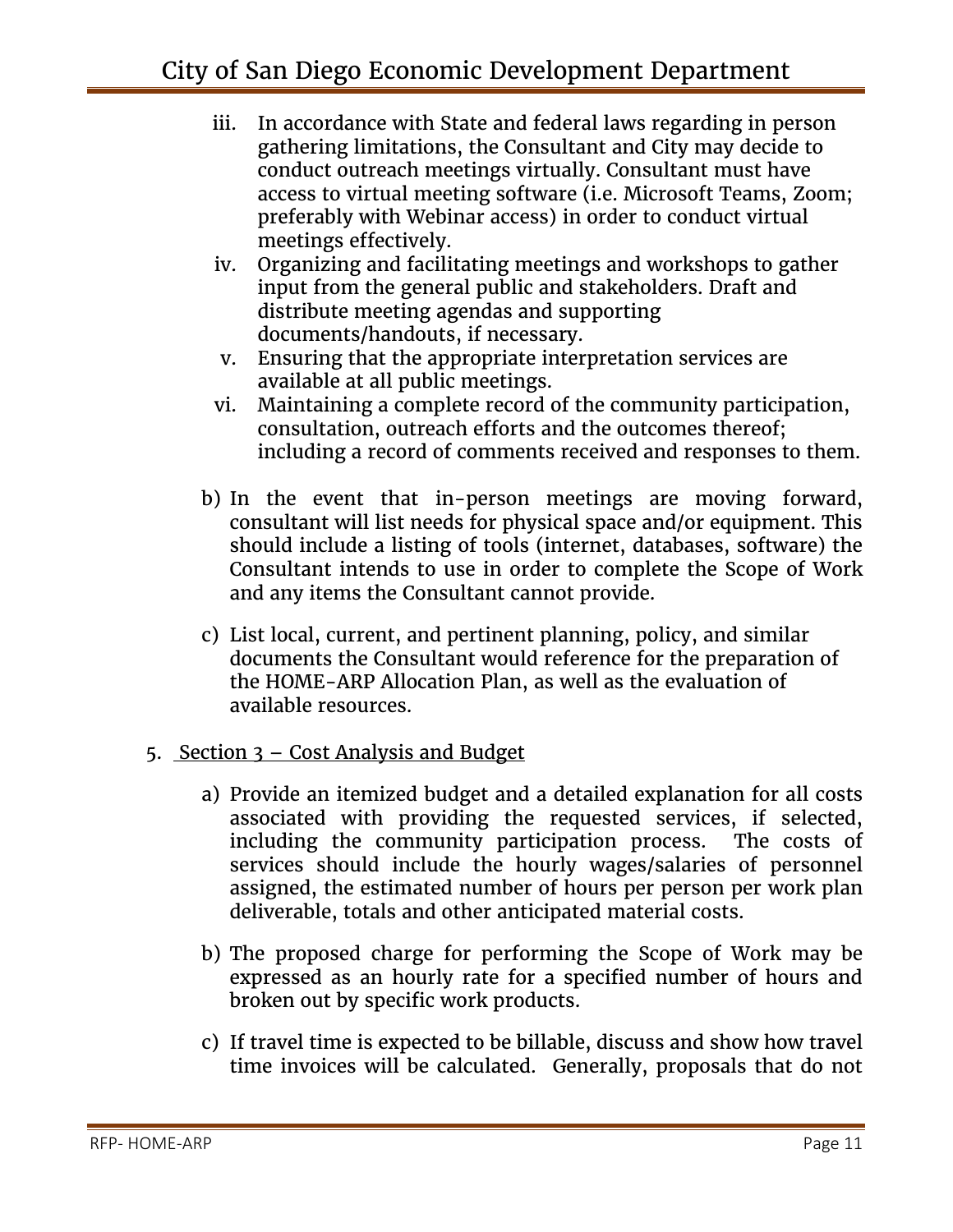include travel time or expenses are preferred, unless the services requested require travel as part of the service.

d) Include start-up costs, if any.

#### 6. Section  $\mu$  – Other Requirements, Insurance, & Certifications

- a) Insurance: Evidence of \$1,000,000.00 of general liability insurance and \$1,000,000.00 in professional liability insurance. Documentation must also be provided for Workers Compensation insurance.
- b) Certification: The Proposer shall state if it is among the following: Certified Minority-Owned Business Enterprise (MBE), Certified Woman-Owned Business Enterprise (WBE), Certified Disadvantaged Business Enterprise (DBE) and/or Certified Disabled Veteran Business Enterprise (DVBE).
- c) Equal Opportunity Contracting Elements: The City seeks to foster a business climate of inclusion and to eliminate barriers to inclusion. In accordance with this practice, the Proposer shall include the following:
	- i. Disclosure of Discrimination Complaints: Proposer shall include a list of all instances within the past ten (10) years where a complaint was filed or pending against Proposer in a legal or administrative proceeding alleging that Proposer discriminated against its employees, subcontractors, vendors, or suppliers; the list shall include - the nature of the discrimination complaint, the date of the claim, location, status and any remedial actions taken. If this section is not applicable to the Proposer, the Proposer shall so state.
	- ii. Work Force Report: Proposer shall include a completed, current work force report. [Incorporated as an attachment to this RFP.]
	- iii. Demonstrated Commitment: Proposer shall include a description of outreach efforts undertaken on this project to make subcontracting opportunities available to all interested and qualified firms including SLBE/ELBE/DBE/MBE/WBE/DVBE/OBE. The Proposer shall